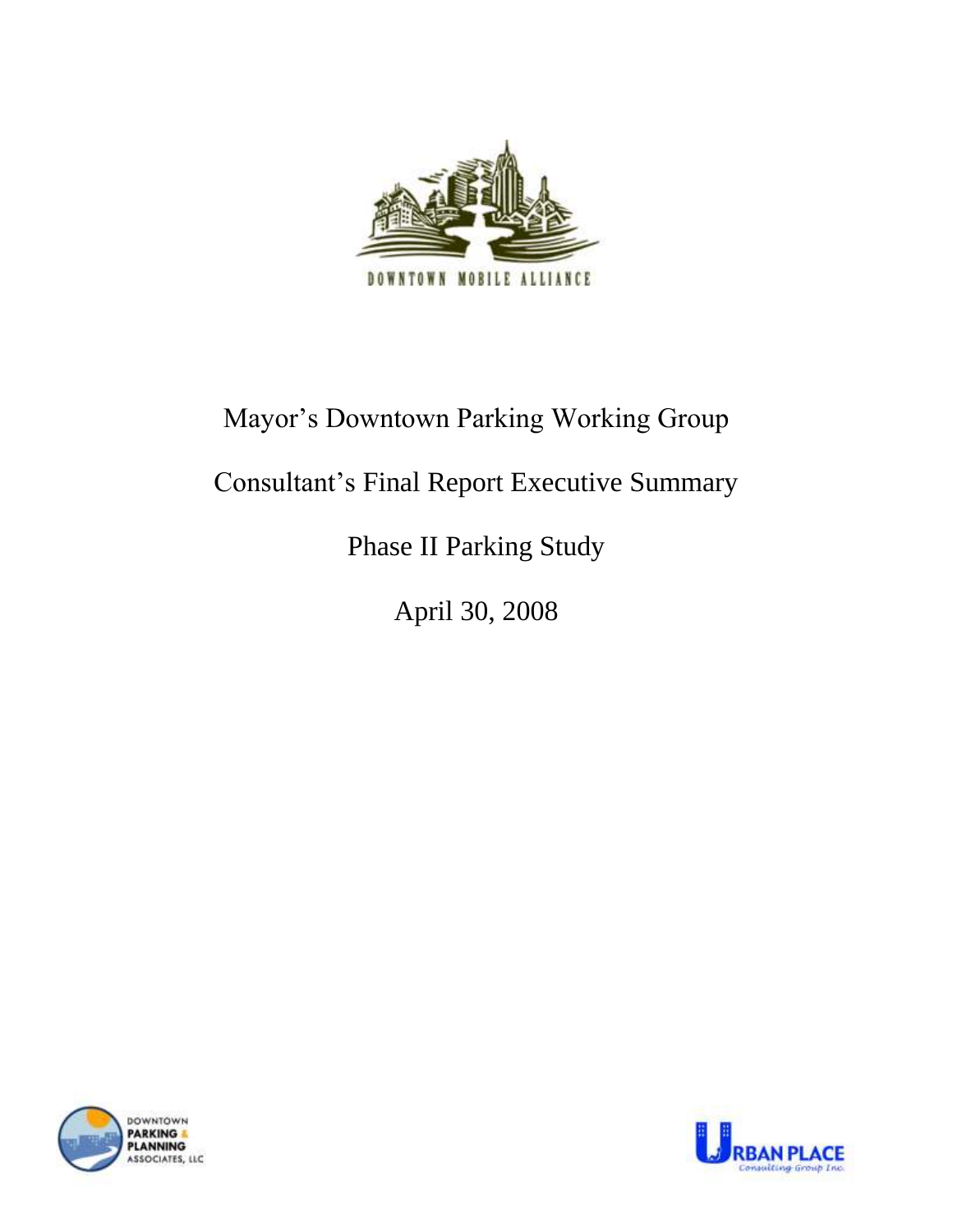# **Background**

Phase Two work consists of four primary tasks: 1) Define Downtown Parking Stakeholder's Core Purpose and Core Values; 2) Inventory On-Street Parking Conditions & Regulations and Make Recommendations; 3) Observe Off-Street Parking Lot Conditions and Design Codes and Make Recommendations; 4) Update the Parking Supply and Demand Situation in the Core Downtown Area and Make Recommendations.

### **Task 1 – Downtown Parking Stakeholder"s Core Purpose and Core Values**

A well attended and productive public working session was conducted on February 28, 2008. The result of the public working session was the development of a draft "Mobile Downtown Parking Memorandum of Understanding". The document lists core purpose and values of a "new" downtown parking system as envisioned by private sector stakeholders. The document is attached as Exhibit "A" of this report.

#### **Recommendation:**

**Public sector embrace the recommendations of the Working Group and agree to a new public/private partnership based upon the defining principles contained in the Mobile Downtown Parking Memorandum of Understanding.**

#### **Task 2 – Inventory On-Street Parking Conditions and Make Recommendations**

The consultants performed a detailed inventory and analysis of on-street parking conditions and regulations within the core downtown area. **If all of the recommendations for increasing onstreet parking were implemented approximately 230 new spaces would be created with a value of \$4,140,000 (at \$18,000 per space).** The results of this analysis showed that posted signage and regulations are in very poor condition throughout the downtown area. Most of the posted signage is old and in disrepair; street and curb markings are universally in a state of poor and faded condition; there are a large number of old loading zones that are no longer needed. Detailed analysis and recommendations are included as Exhibit "B" of this report.

#### **Recommendations:**

- **1. Implement on-street changes as defined in Exhibit "B" of Consultant"s Final Report.**
- **2. Update all signage, street and curb markings based upon recommended changes.**

*On-street parking is the most valuable and least costly parking that the City can create. It is also the easiest and fasted way to add additional parking capacity that is sorely needed in Downtown Mobile.* 



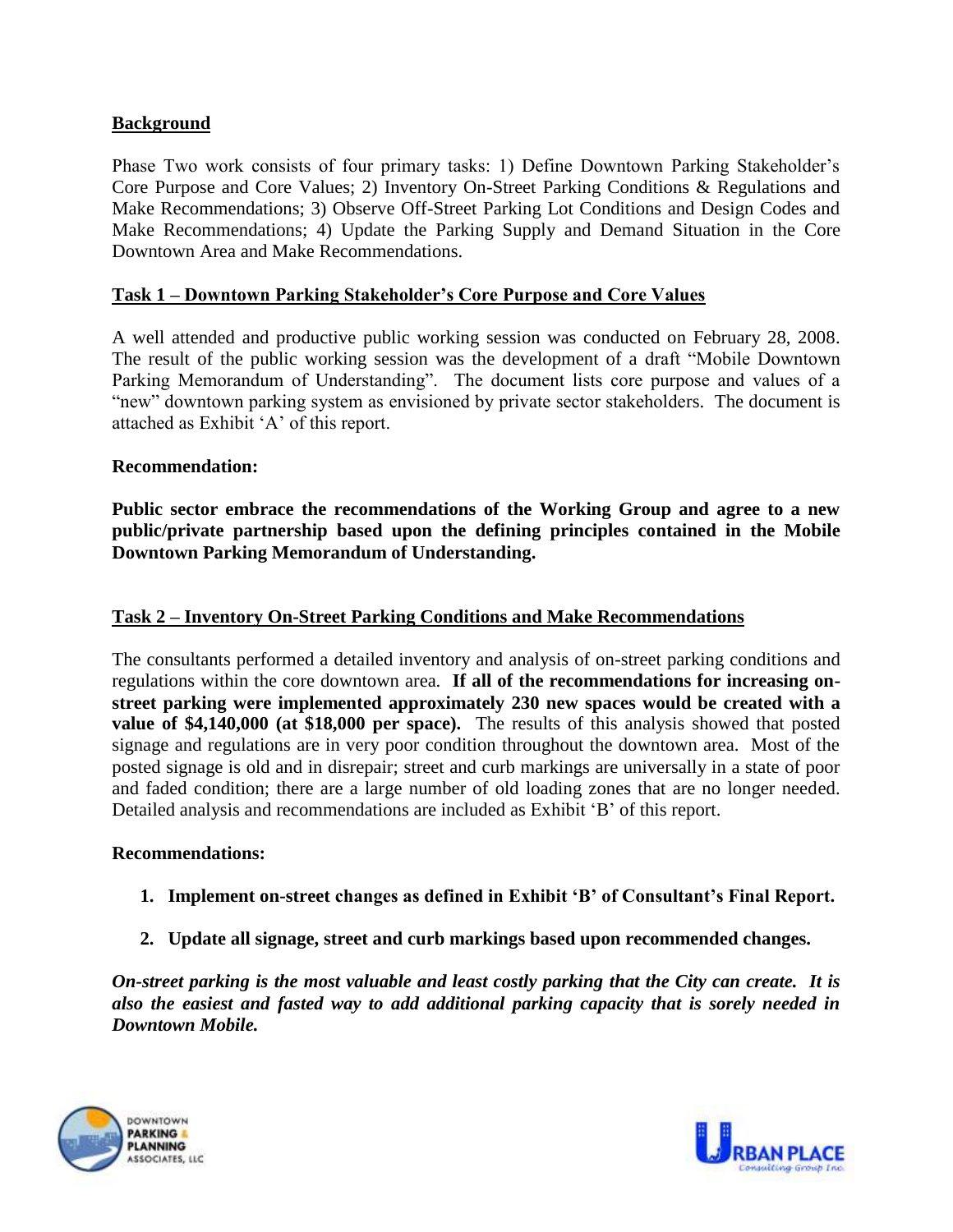# **Task 3 - Observe Parking Lot Conditions and Design Codes and Make Recommendations**

The consultants documented existing physical conditions of downtown parking lots and we reviewed design standards under the current Mobile planning and zoning codes. We found some examples of good parking lot design, but many surface lots serving the downtown core area are in very poor condition. We documented a number of existing lots that are "underdeveloped", exhibiting poor surface conditions & trip hazards, a lack of proper screening or landscaping, growing weeds and poor signage. These substandard parking lots degrade the image of the downtown due to their poor physical and aesthetic conditions. Detailed analysis and recommendations are included in Exhibit "C" attached.

# **Recommendations:**

- **1. City amend current design standards for surface lots within the Hank Aaron Loop under a new set of guidelines that are more urban than suburban in nature.**
- **2. Importantly, we are further recommending that an amortized zoning requirement should be adopted to bring all nonconforming lots into compliance with the new design standards once they are adopted.**
- **3. The Alliance should develop, for City review & approval, a draft ordinance based upon best practices urban design standards.**

# Task 4 - Update Parking Supply and Demand Situation in Core Downtown Area and Make Recommendations

Our findings show that parking supply in the core area is not sufficient to meet current demand, particularly in the area surrounding the new RSA Tower. The findings further demonstrate that the current parking shortage will likely get more acute as the RSA Tower fills with tenants and as the Convention Center grows to capacity. If something is not done soon to add parking inventory, our findings indicate new development may be significantly impacted, and that existing vacant buildings will become more difficult to redevelop due to a lack of parking supply in the core area. Please see Figure 1 and Figure 2 below. Detailed analysis and recommendations are included in Exhibit "D" attached.

### **Recommendation:**

- **1. The City of Mobile create a Public Parking Authority to provide for centralized planning, financing, construction and maintenance of new structured parking.**
- **2. The City establish a parking enterprise fund to retain all parking income to be used for the creation of parking in the downtown.**



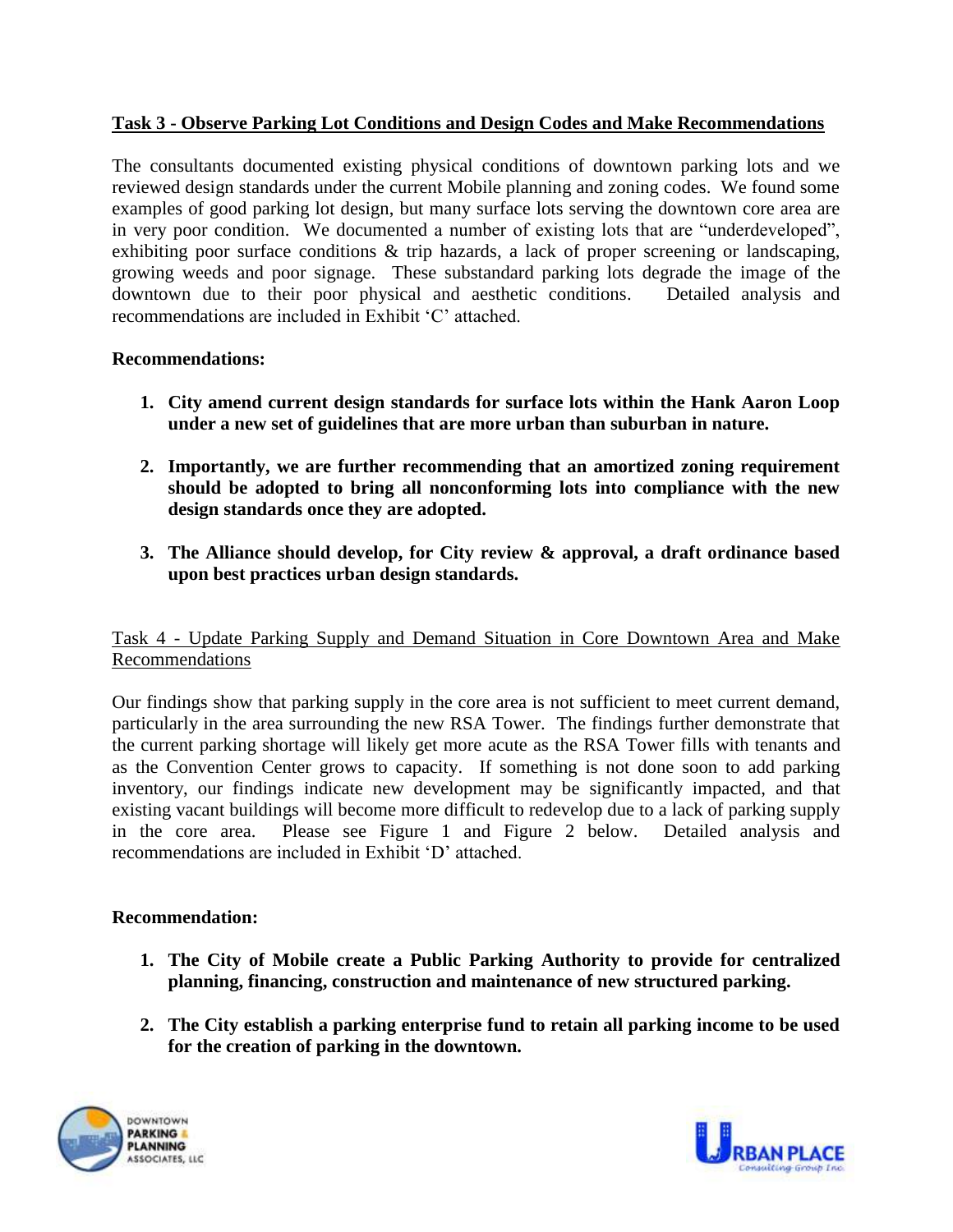**Figure 1 Development "Hot Spot" Area** 



**Figure 2 Projected Parking Supply & Demand**

# Current and Projected "Hot Zone" Parking Supply & Demand Summary

| o | Current Supply In "Hot Zone" =                                       | 4,324 |
|---|----------------------------------------------------------------------|-------|
|   | Current Demand RSA @ 48% Occupancy = 5,026<br><b>Current Deficit</b> | 702   |
|   |                                                                      |       |
|   | Projected Demand Dec. 08 RSA 81% =                                   | 5,822 |
|   | Projected Dec. 08 Deficit =                                          | 1,498 |
|   | • Projected Demand RSA 100% =                                        | 6,069 |
|   | Projected Deficit RSA 100% =                                         | 1,745 |
|   | Projected Demand Total Occupancy =                                   | 7,059 |
|   | Projected Deficit At Total Occupancy =                               | 2.735 |